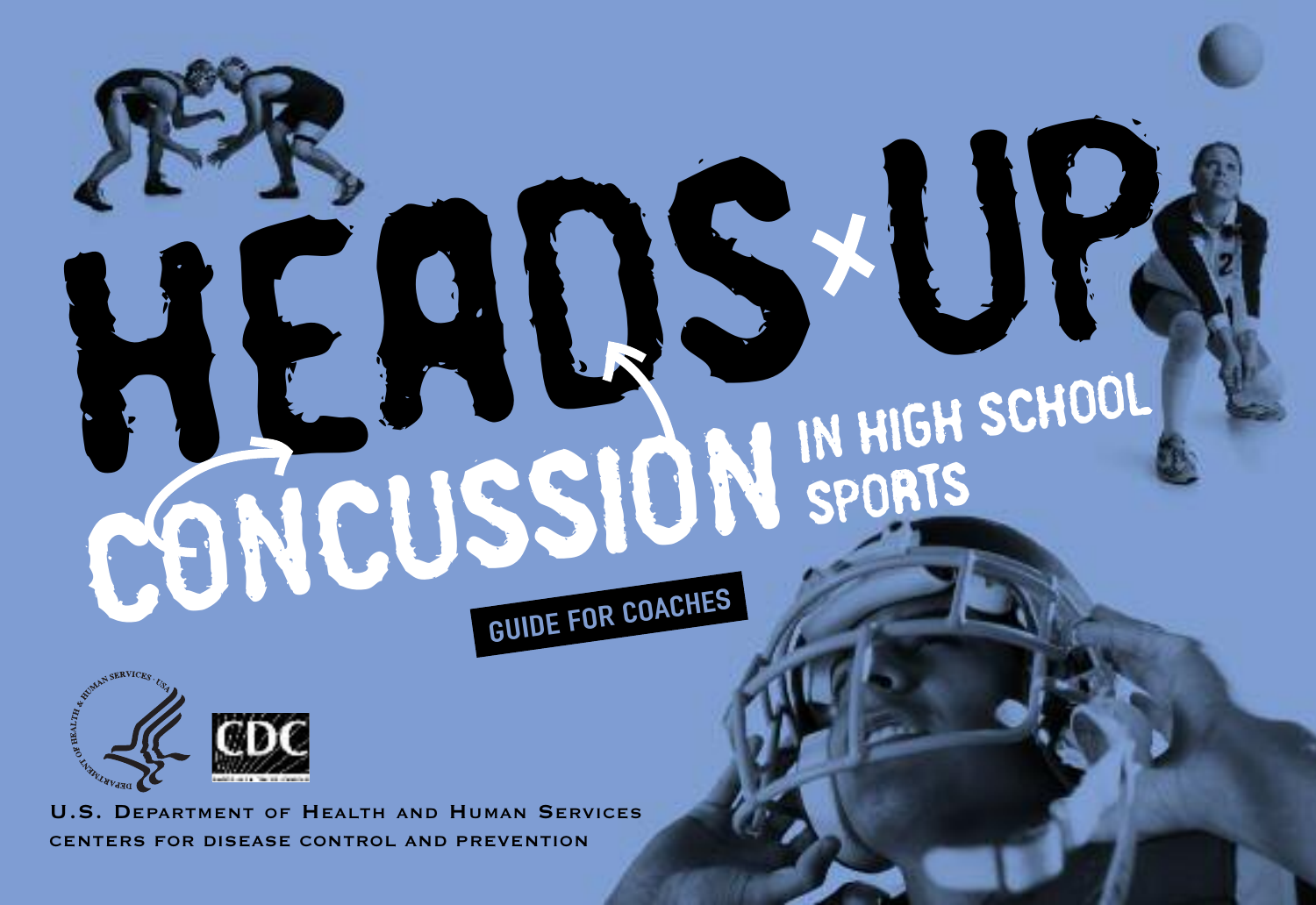$\Rightarrow$ The Facts 1  $\Rightarrow$  Recognizing a Possible Concussion **4**  $\Rightarrow$  When a Concussion is Suspected **6**  $\Rightarrow$  Prevention and Preparation **8**  $\Rightarrow$  Communicating Effectively about Concussions **14**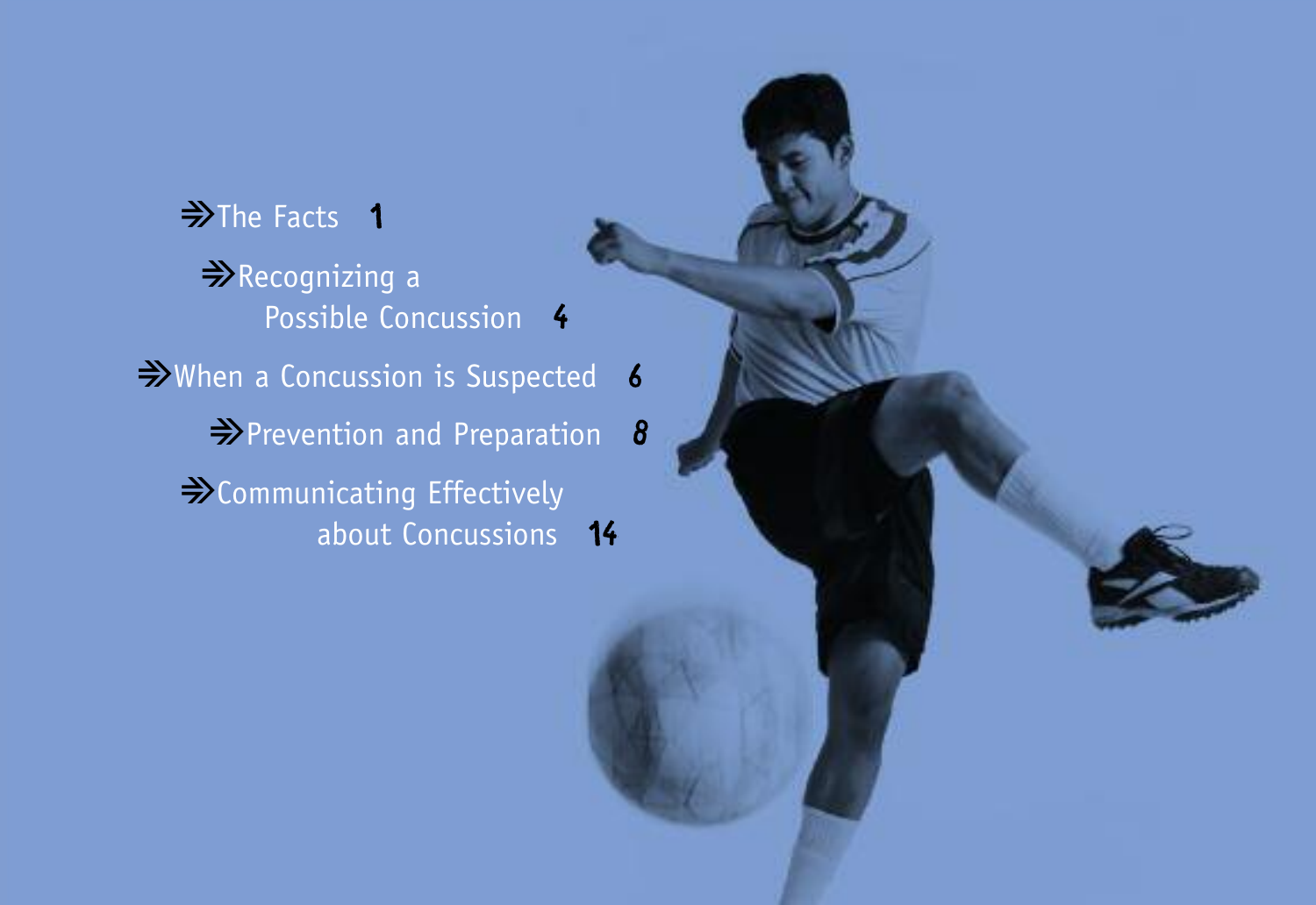# **The Facts**

- **• A concussion is a brain injury.**
- **• All concussions are serious.**



- **• Most concussions occur without loss of consciousness.**
- **• Concussions can occur in any sport or recreation activity.**
- **• Recognition and proper response to concussions when they first occur can help prevent further injury or even death.**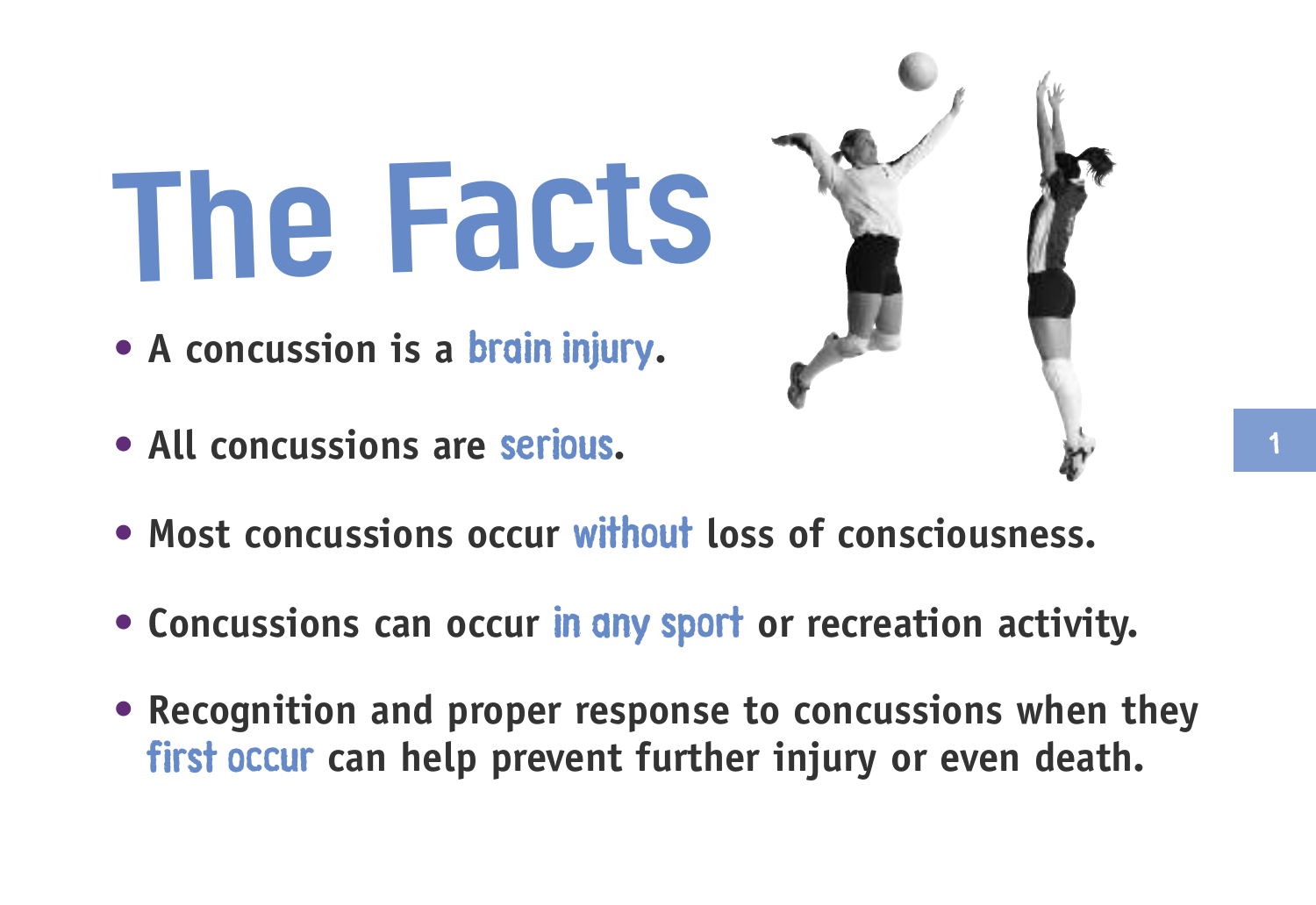A bump, blow, or jolt to the head can cause a concussion, a type of traumatic brain injury (TBI). Concussions can also occur from a blow to the body that causes the head and brain to move rapidly back and forth. Even a "ding," "getting your bell rung," or what seems to be a mild bump or blow to the head can be serious.

During sports and recreation activities, concussions may result from a fall or from players colliding with each other, the ground, or with obstacles, such as a goalpost. The potential for concussions is greatest in athletic environments where collisions are common.<sup>1</sup> Concussions can occur, however, in any organized or unorganized sport or recreational activity, as well as outside of sports from events such as a motor vehicle crash.

Sometimes people do not recognize that a bump, blow, or jolt to the head or body can cause a concussion. As a result, athletes may not receive medical attention at the time of the injury, but they may later report symptoms such as a headache, dizziness, or difficulty remembering or concentrating. These symptoms can be a sign of a concussion.<sup>2</sup>





**CONCUSSION: The Facts**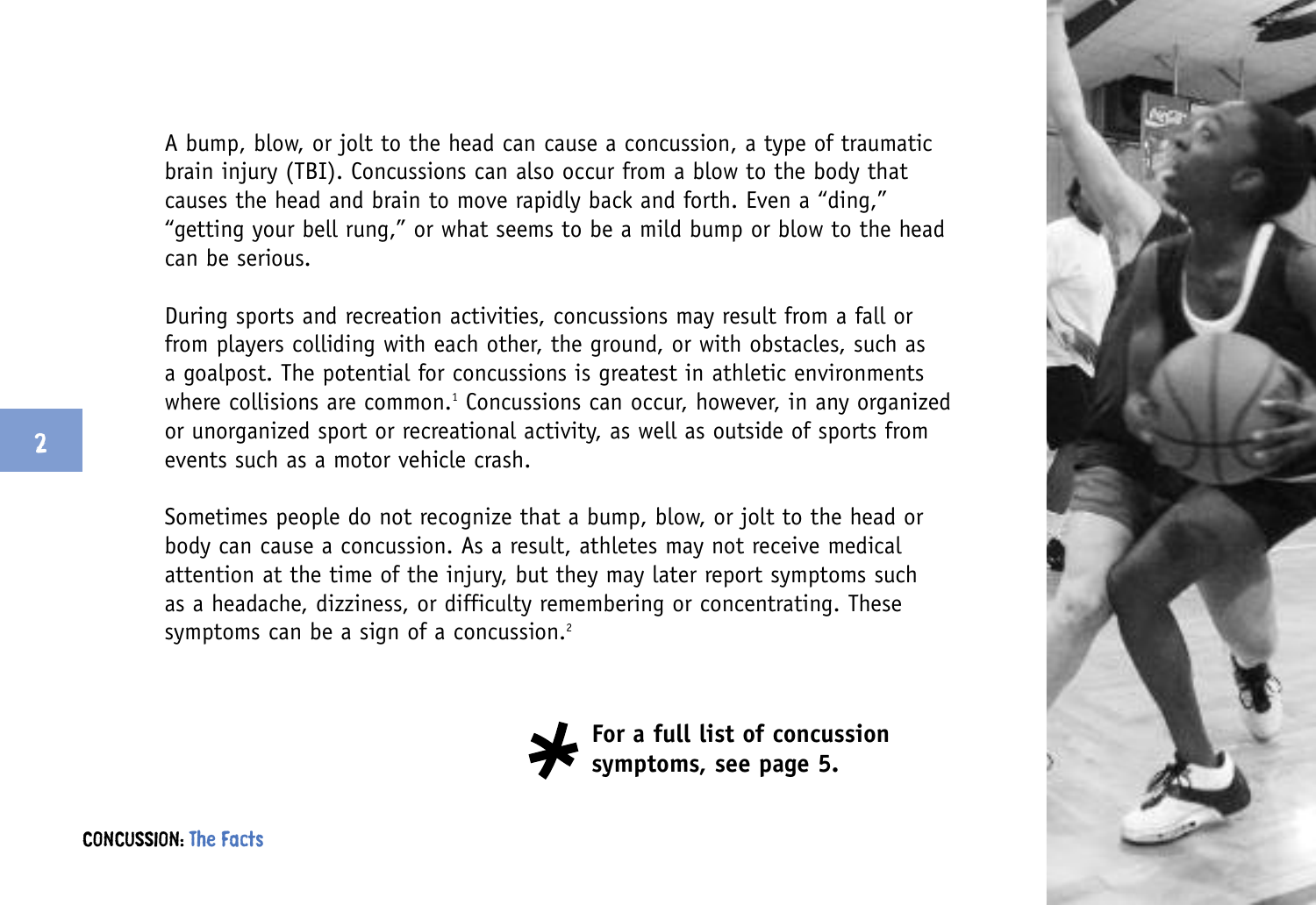## **DID YOU KNOW?**

Athletes who have ever had a concussion are at increased risk for another concussion.

See Young children and teens are more likely to get a concussion and take longer to recover than adults. 3-6

A repeat concussion that occurs before the brain recovers from the first—usually within a short period of time (hours, days, or weeks)—can slow recovery or increase the likelihood of having long-term problems.<sup>7,8</sup>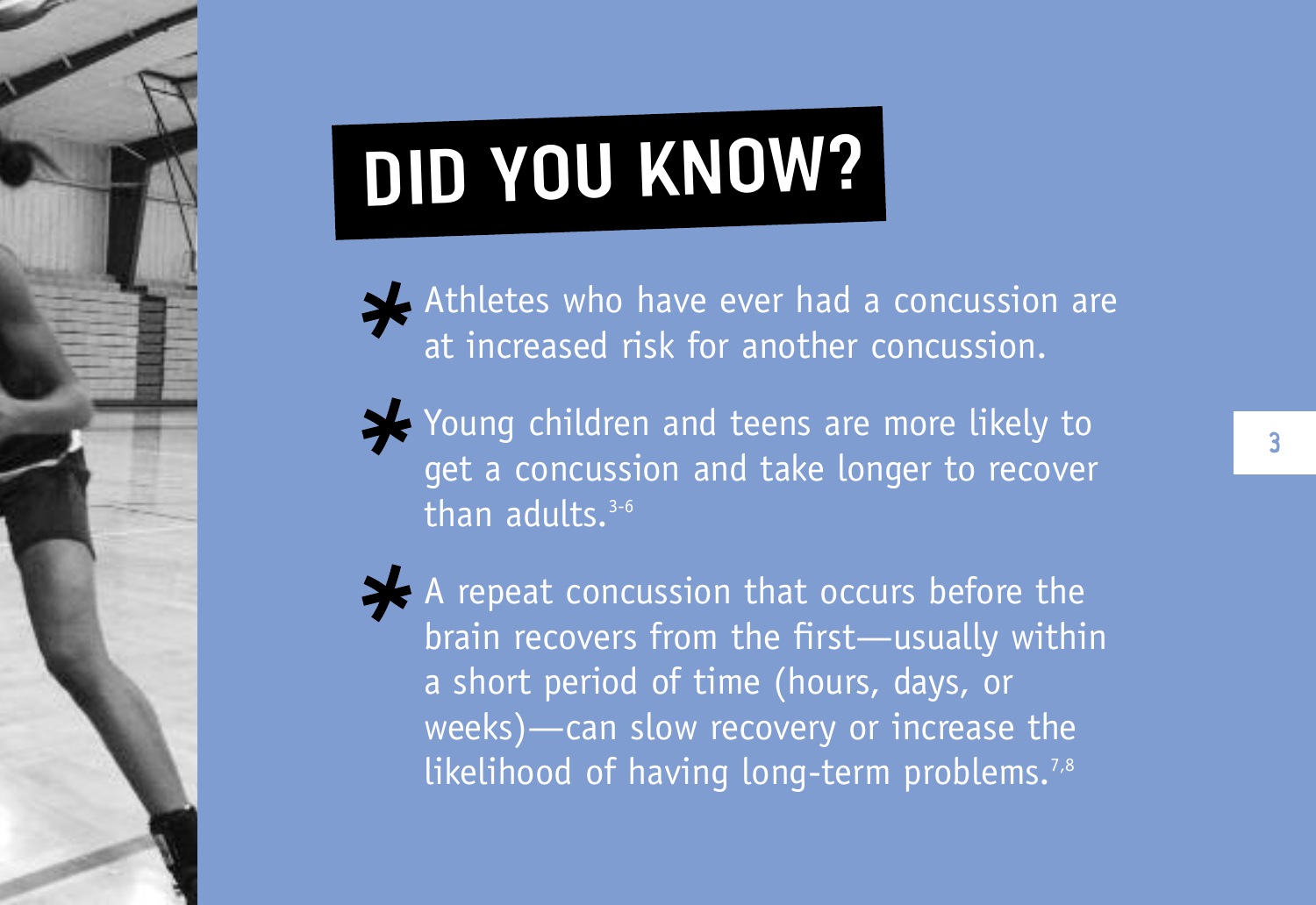## **Recognizing a Possible Concussion**

To help recognize a concussion, you should watch for and ask others to report the following two things among your athletes:

1. A forceful bump, blow, or jolt to the head or body that results in rapid movement of the head.

--and--

2. Any concussion symptoms or change in the athlete's behavior, thinking, or physical functioning.

Athletes who experience *one or more* of the signs and symptoms listed on page 5 after a bump, blow, or jolt to the head or body should be kept out of play the day of the injury and until a health care professional, experienced in evaluating for concussion, says they are symptom-free and it's  $0K$  to return to play.<sup>9,10</sup>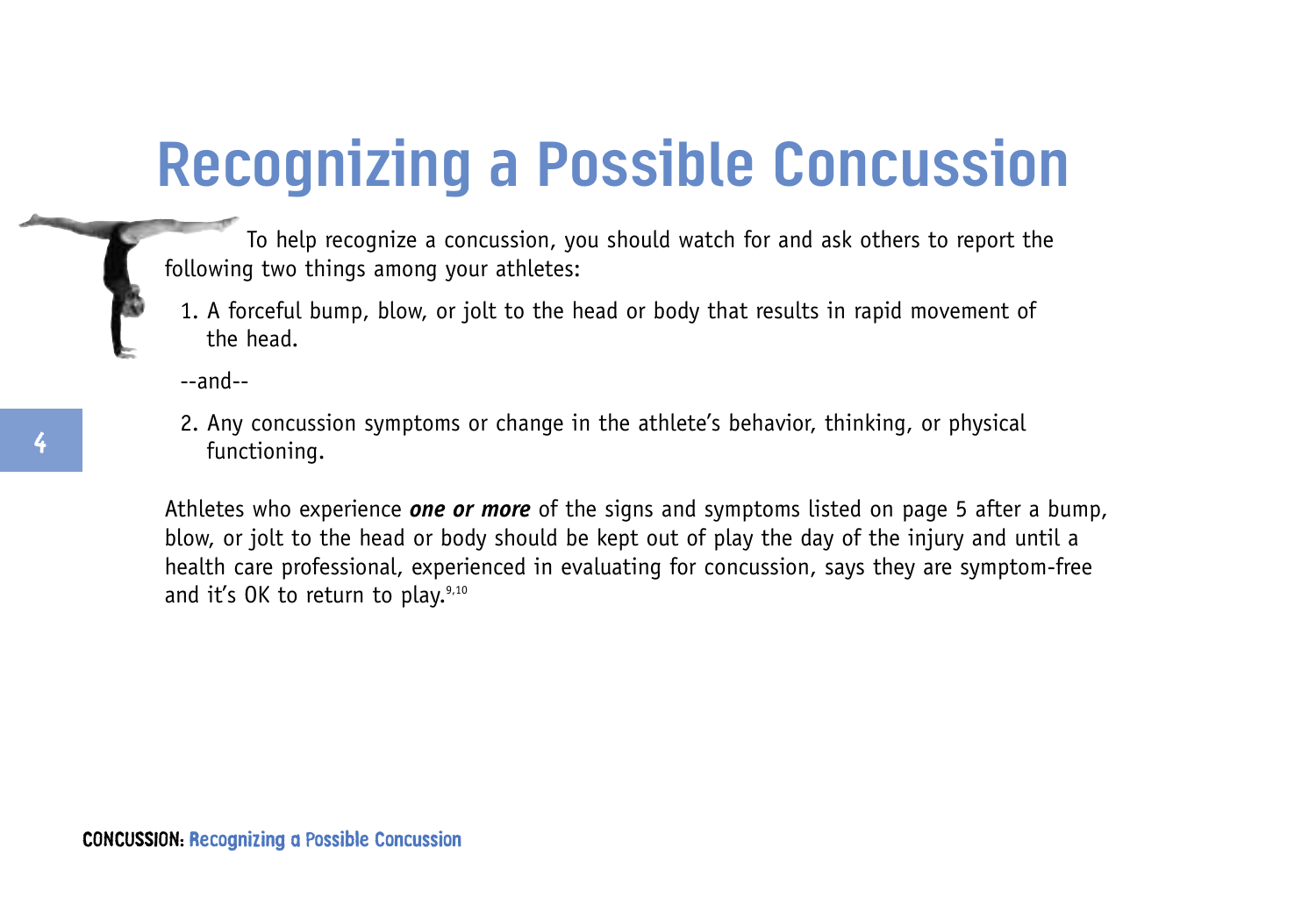#### **SIGNS OBSERVED BY COACHING STAFF**

Appears dazed or stunned

Is confused about assignment or position

Forgets an instruction

Is unsure of game, score, or opponent

Moves clumsily

Answers questions slowly

Loses consciousness *(even briefly)*

Shows mood, behavior, or personality changes

Can't recall events *prior* to hit or fall

Can't recall events *after* hit or fall

#### **SYMPTOMS REPORTED BY ATHLETE**

Headache or "pressure" in head

Nausea or vomiting

Balance problems or dizziness

Double or blurry vision

Sensitivity to light

Sensitivity to noise

Feeling sluggish, hazy, foggy, or groggy

Concentration or memory problems

Confusion

Just not "feeling right" or is "feeling down"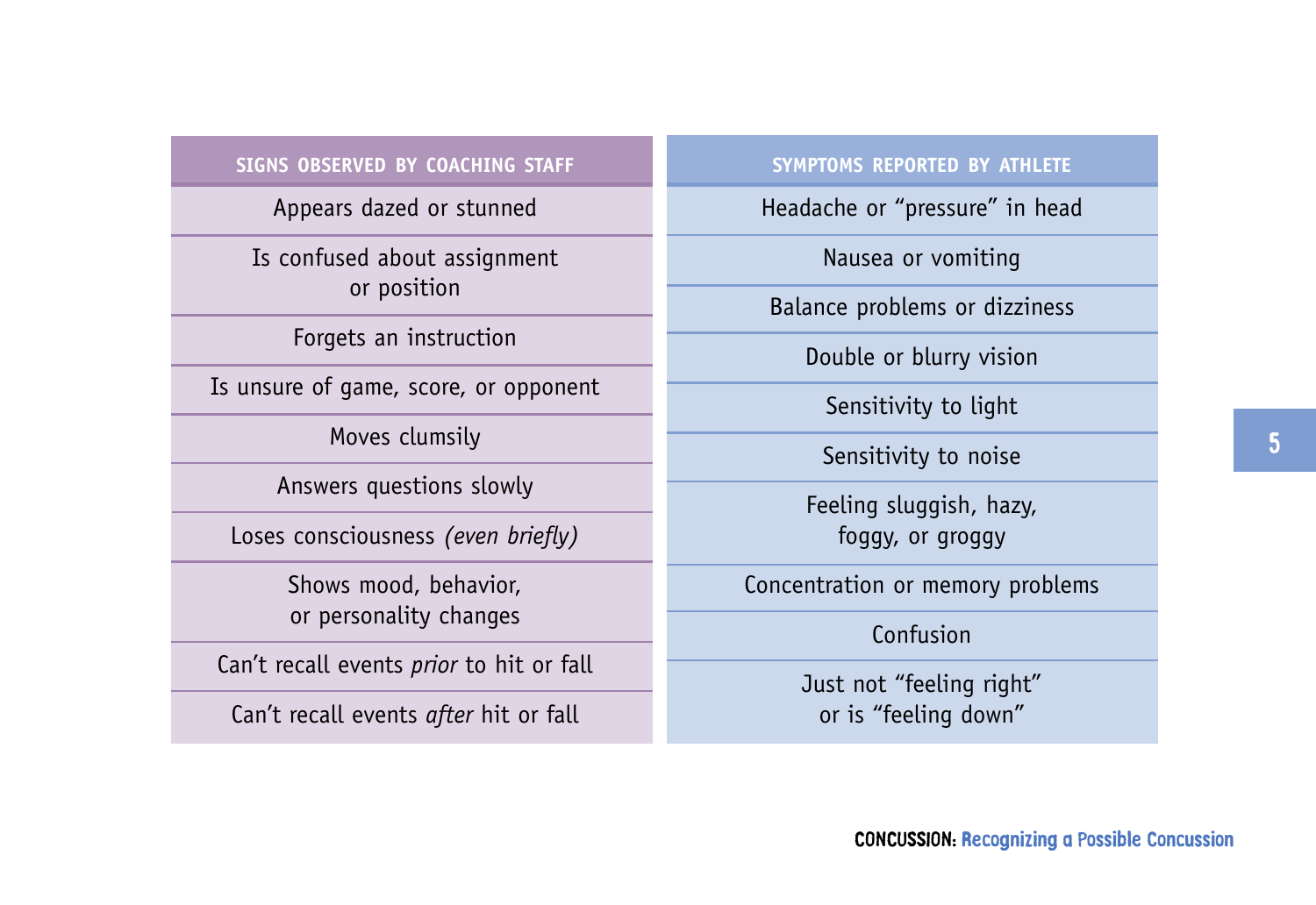## **When a Concussion is Suspected**



**If you suspect that an athlete has a concussion, implement your four-step "Heads Up" action plan:**

**1. Remove the athlete from play.** Look for signs and symptoms of a concussion if your athlete has experienced a bump or blow to the head or body. *When in doubt, sit them out.*

#### **2. Ensure that the athlete is evaluated by a health care professional experienced in evaluating for concussion.**

Do not try to judge the severity of the injury yourself. Health care professionals have a number of methods

> that they can use to assess the severity of concussions. As a coach, recording the following information can help health care professionals in assessing the athlete after the injury:

- Cause of the injury and force of the hit or blow to the head or body
- Any loss of consciousness (passed out/knocked out) and if so, for how long
- Any memory loss immediately following the injury
- Any seizures immediately following the injury
- Number of previous concussions (*if any*)

**3. Inform the athlete's parents or guardians about the possible concussion and give them the fact sheet on concussion.** Make sure they know that the athlete should be seen by a health care professional experienced in evaluating for concussion.

**4. Keep the athlete out of play the day of the injury and until a health care professional, experienced in evaluating for concussion, says s/he is symptom-free** and it's OK to return to play. A repeat concussion that occurs before the brain recovers from the first—usually within a short period of time (hours, days, or weeks)—can slow recovery or increase the likelihood of having longterm problems. In rare cases, repeat concussions can result in edema (brain swelling), permanent brain damage, and even death.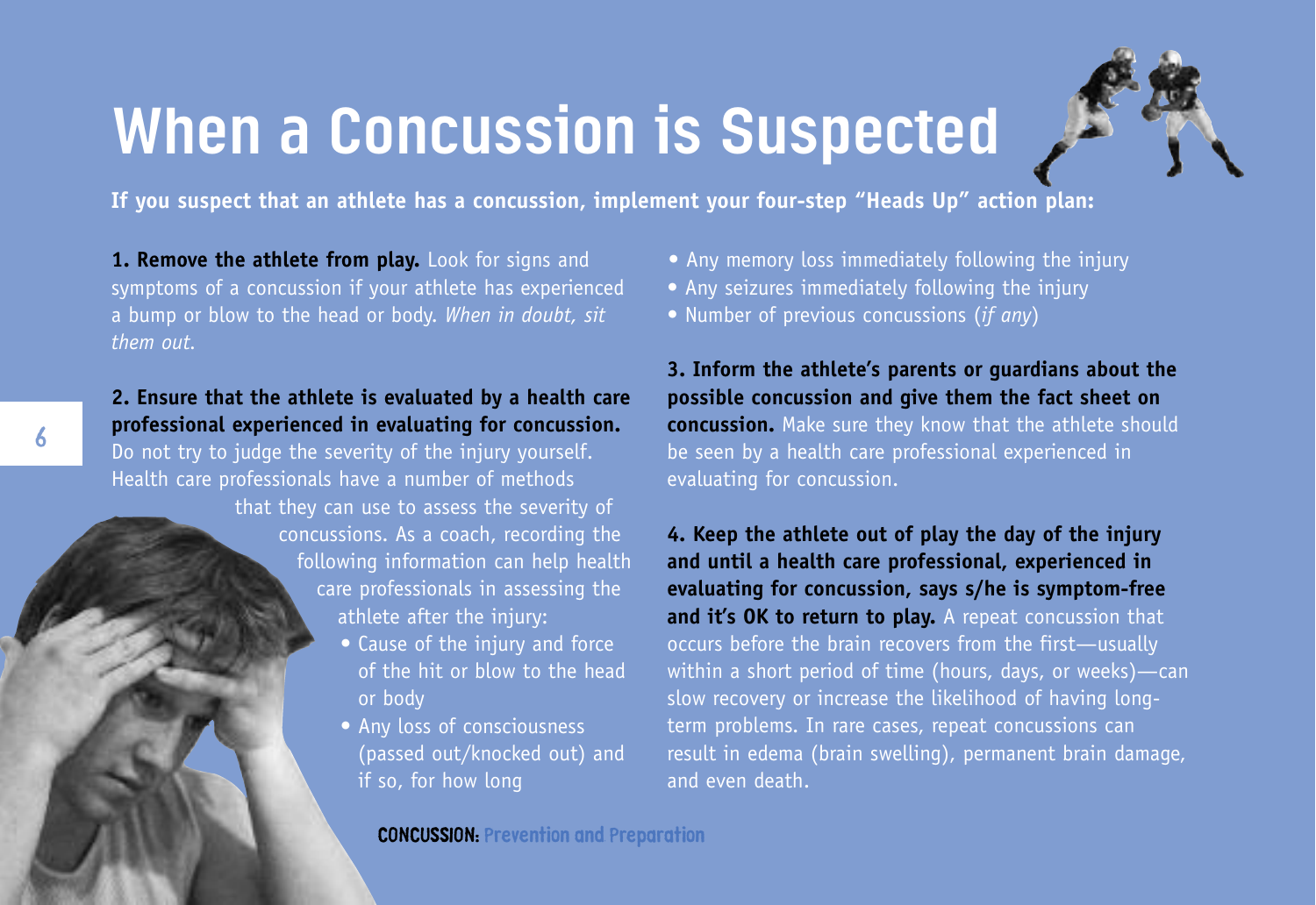Remember, you can't see a concussion and some athletes may not experience and/or report symptoms until hours or days after the injury. Most people with a concussion will recover quickly and fully. But for some people, signs and symptoms of concussion can last for days, weeks, or longer. Exercising or activities that involve a lot of concentration, such as studying, working on the computer, or playing video games may cause concussion symptoms (such as headache or tiredness) to reappear or get worse. After a concussion, physical *and* cognitive activities—such as concentrating and learning—should be carefully managed and monitored by a health care professional.

It is normal for athletes to feel frustrated, sad, and even angry because they cannot return to sports right away or cannot keep up with their school work. Talk with athletes about these issues and offer support and encouragement.

#### **Danger Signs**

In rare cases, a dangerous blood clot may form on the brain in a person with a concussion and crowd the brain against the skull. An athlete should receive immediate medical attention if after a bump, blow, or jolt to the head or body s/he exhibits any of the following danger signs:

One pupil larger than the other Is drowsy or cannot be awakened A headache that not only does not diminish, but gets worse Weakness, numbness, or decreased coordination Repeated vomiting or nausea Slurred speech Convulsions or seizures Cannot recognize people or places Becomes increasingly confused, restless, or agitated Has unusual behavior Loses consciousness (a brief loss of consciousness should be taken seriously).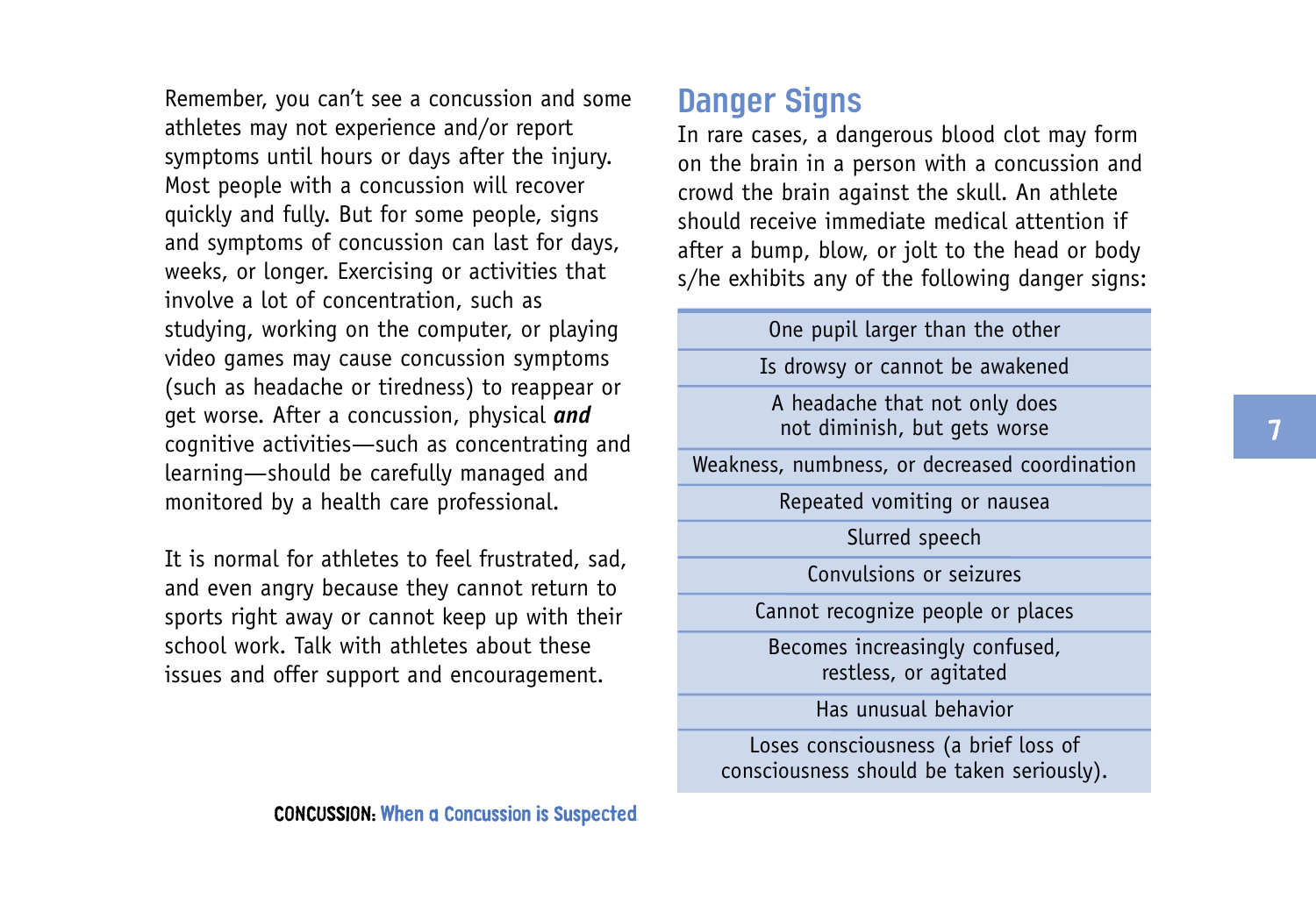### **Prevention and Preparation**

As a coach, you can play a key role in preventing concussions and responding properly when they occur. Here are some steps you can take throughout the school year to help prevent concussion and ensure the best outcome for your athletes, the team, and the school.

#### **Preseason**

#### **Check with your school or district about concussion policies.**

Concussion policy statements can be developed to include the school's commitment to safety, a brief description of concussion, and information on when athletes can safely return to play (i.e., an athlete should be kept out of play the day of the injury and until a health care professional, experienced in evaluating for concussion, says the student is symptom-free and it's OK to return to play). Parents and athletes should sign the concussion policy statement at the beginning of each sports season.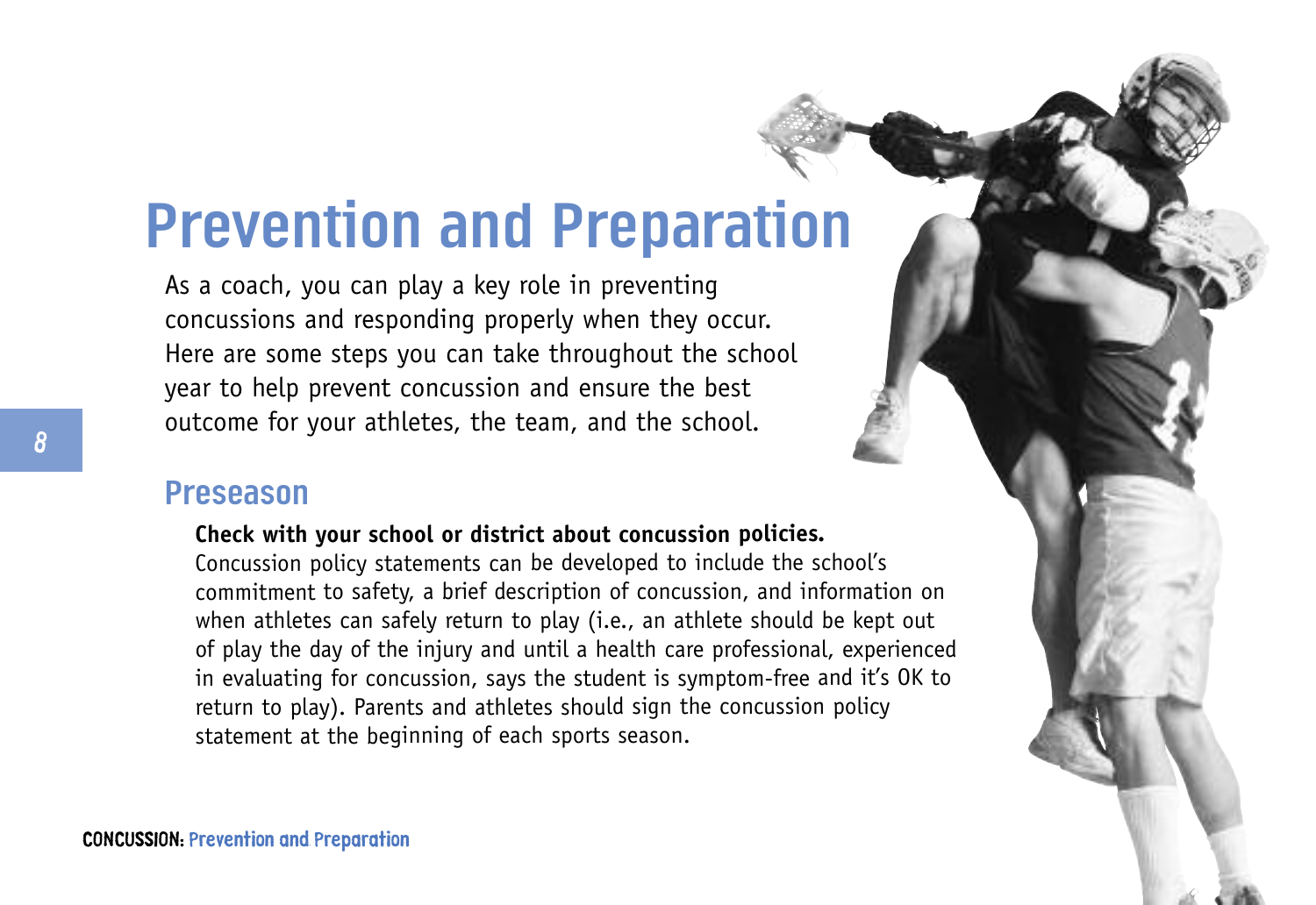Involve and get support from other school officials—such as principals, certified athletic trainers, other coaches, school nurses, and parent-teacher associations—to help ensure that school rules and concussion policies are in place before the first practice.

**Create a concussion action plan.** To ensure that concussions are identified early and managed correctly, have an action plan in place before the season starts. You can use the four-step "Heads Up" action plan included on page 6. This plan can be included in your school or district's concussion policy. To start:

- Identify a health care professional to respond to injuries during practice or competition.
- Fill out the "Heads Up" pocket card or clipboard sticker and keep it with you

so that information about signs, symptoms, and emergency contacts is readily available.

• Be sure that other appropriate athletic and school staff and health care professionals know about the plan and have been trained to use it.

**Learn about concussion.** Take the free online training course available at **www.cdc.gov/Concussion**. Review the signs and symptoms of concussion and keep the four-step action plan with you at games and practices.

**Educate athletes, parents, and other coaches about concussion.** Before the first practice, talk to athletes, parents, and other coaches and school officials about the dangers of concussion and potential long-term consequences of concussion. Explain your concerns about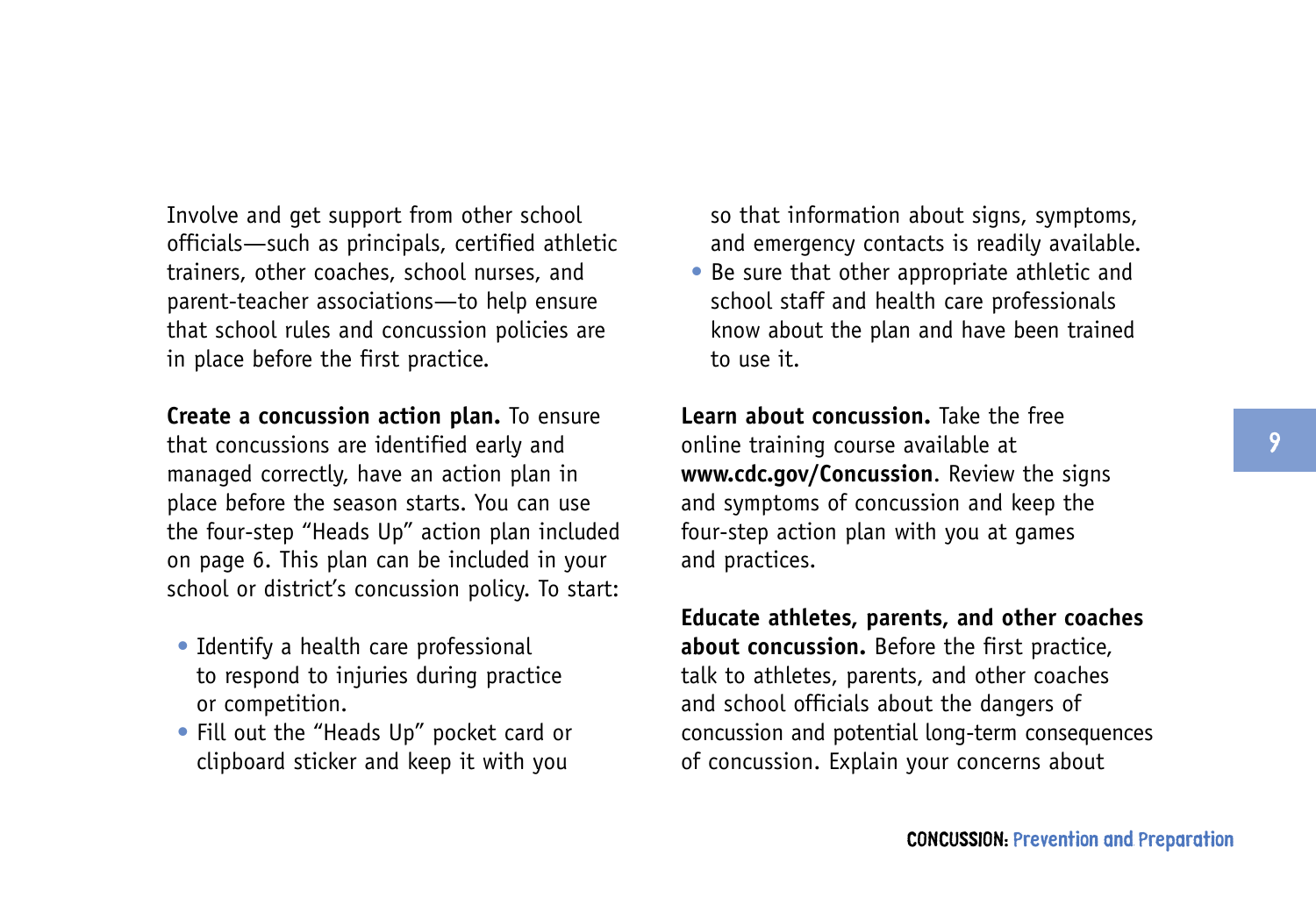concussion and your expectations of safe play. Show the videos, available online at: **www.cdc.gov/Concussion/Resources.html**, and pass out the concussion fact sheets for athletes and for parents at the beginning of the season and again if a concussion occurs. Remind athletes to tell the coaching staff right away if they suspect that they have a concussion or that a teammate has a concussion.

#### **Monitor the health of your athletes.**

Make sure to ask if an athlete has ever had a concussion and insist that your athletes be medically evaluated and in good condition to participate. Some schools conduct preseason baseline testing (also known as neurocognitive tests) to assess brain function—learning and memory skills, ability to pay attention or concentrate, and how quickly someone can think and solve problems.

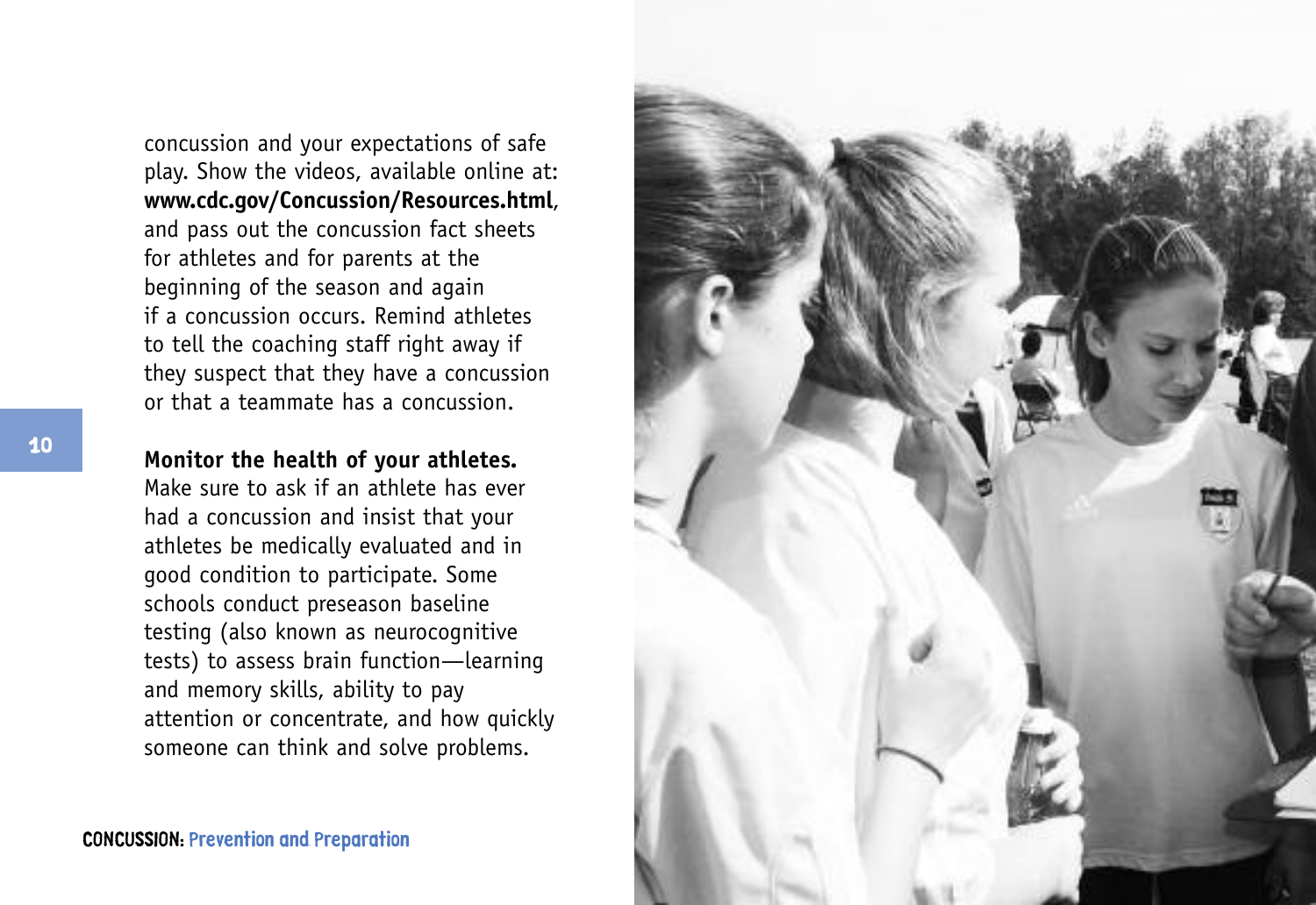

These tests can be used again during the season if an athlete has a concussion to help identify the effects of the injury. Prior to the first practice, determine whether your school would consider conducting baseline testing.

#### **During the Season: Practices and Games**

**Insist that safety comes first.** Teach athletes safe playing techniques and encourage them to follow the rules of play. Encourage athletes to practice good sportsmanship at all times and make sure they wear the right protective equipment for their activity (such as helmets, padding, shin guards, and eye and mouth guards). Protective equipment should fit properly, be well maintained, and be worn consistently and correctly.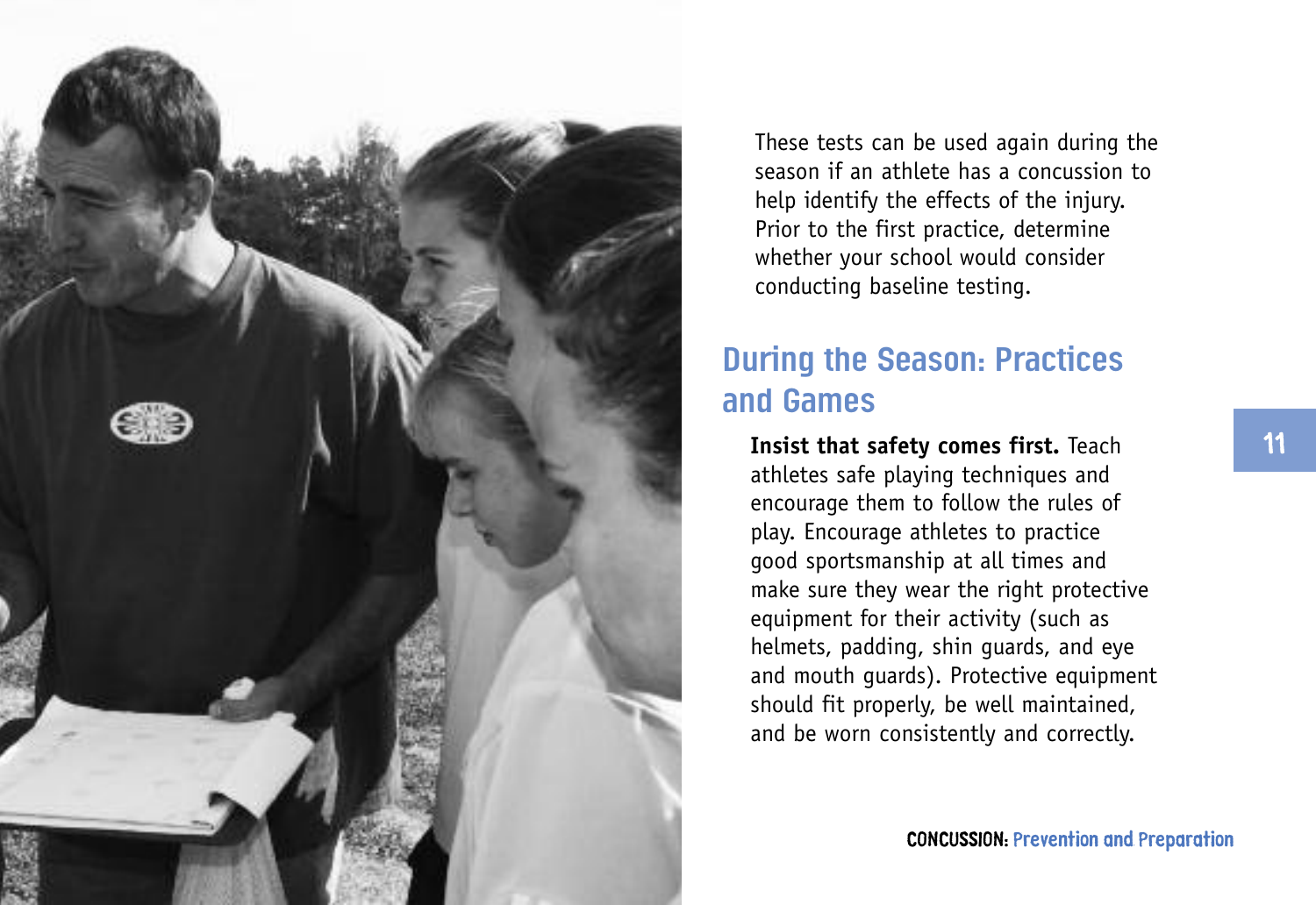**Prevent long-term problems.** If one of your athletes has a concussion, her/his brain needs time to heal. Don't let the student return to play the day of the injury and until a health care professional, experienced in evaluating for concussion, says s/he is symptom-free and it's OK to return to play. A repeat concussion that occurs before the brain recovers from the first—usually within a short time period (hours, days, weeks)—can slow recovery or increase the chances for long-term problems.

**Teach your athletes it's not smart to play with a concussion.** Rest is key after a concussion. Sometimes athletes, parents, and other school officials wrongly believe that it shows strength and courage to play injured. Discourage others from pressuring injured athletes to play. Some athletes may also try

to hide their symptoms. Don't let your athlete convince you that s/he is "just fine" or that s/he can "tough it out."

Emphasize to athletes and parents that playing with a concussion is dangerous.

#### **Work closely with other school officials.**

Be sure that appropriate staff are available for injury assessment and referrals for further medical care. Enlist school nurses and teachers to monitor any changes in the athlete's behavior or school work that could indicate that the student has a concussion. Ask them to report concussions that occurred during the school year. This will help in monitoring injured athletes who participate in multiple sports throughout the school year.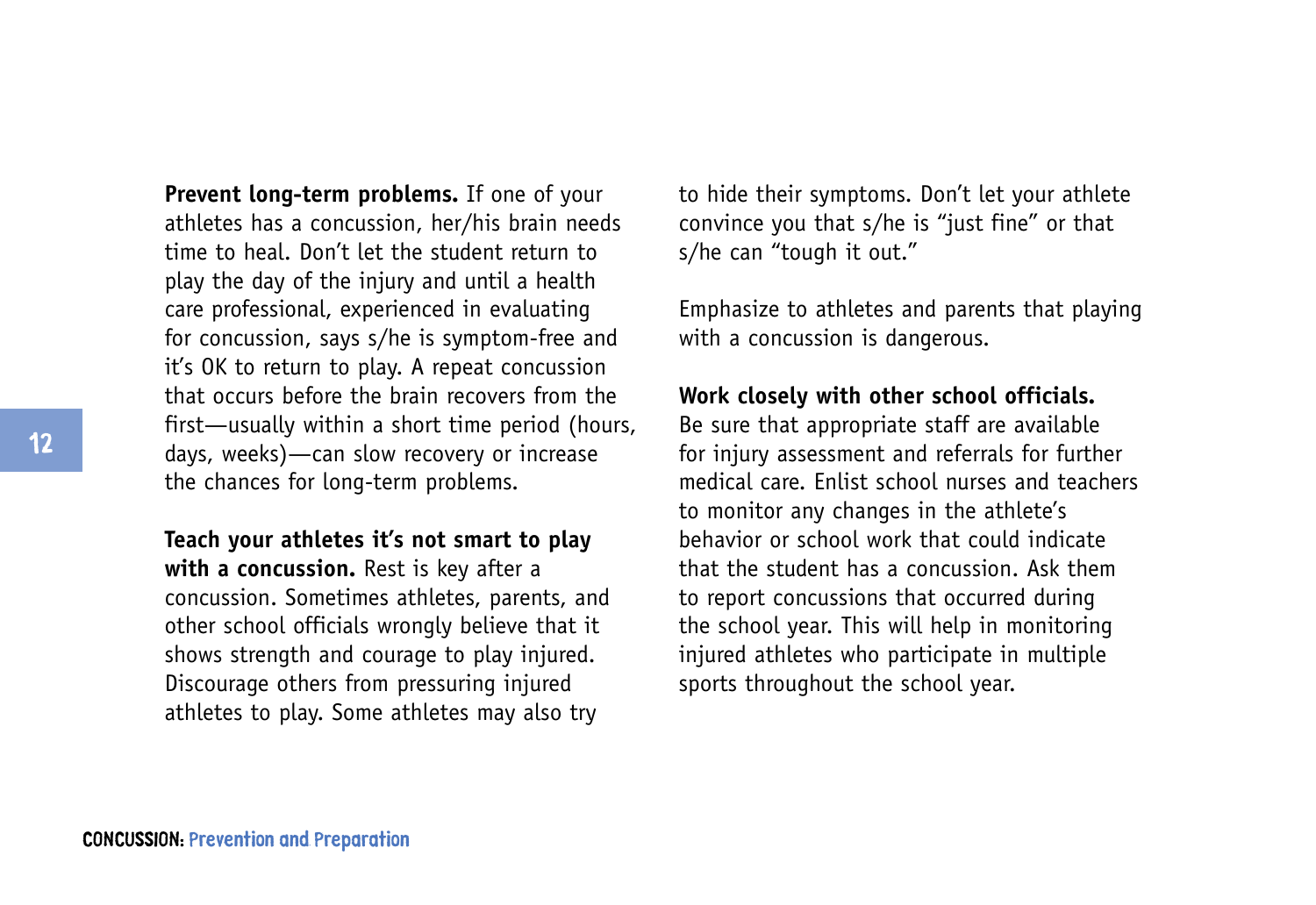#### **Postseason**

**Keep track of concussion.** Work with school nurses and other school staff to review injuries that occurred during the season. Discuss with other staff any needs for better concussion prevention or response preparations.

#### **Review your concussion policy and action**

**plan.** Discuss any need for improvements in your concussion policy or action plan with appropriate health care professionals and school staff.

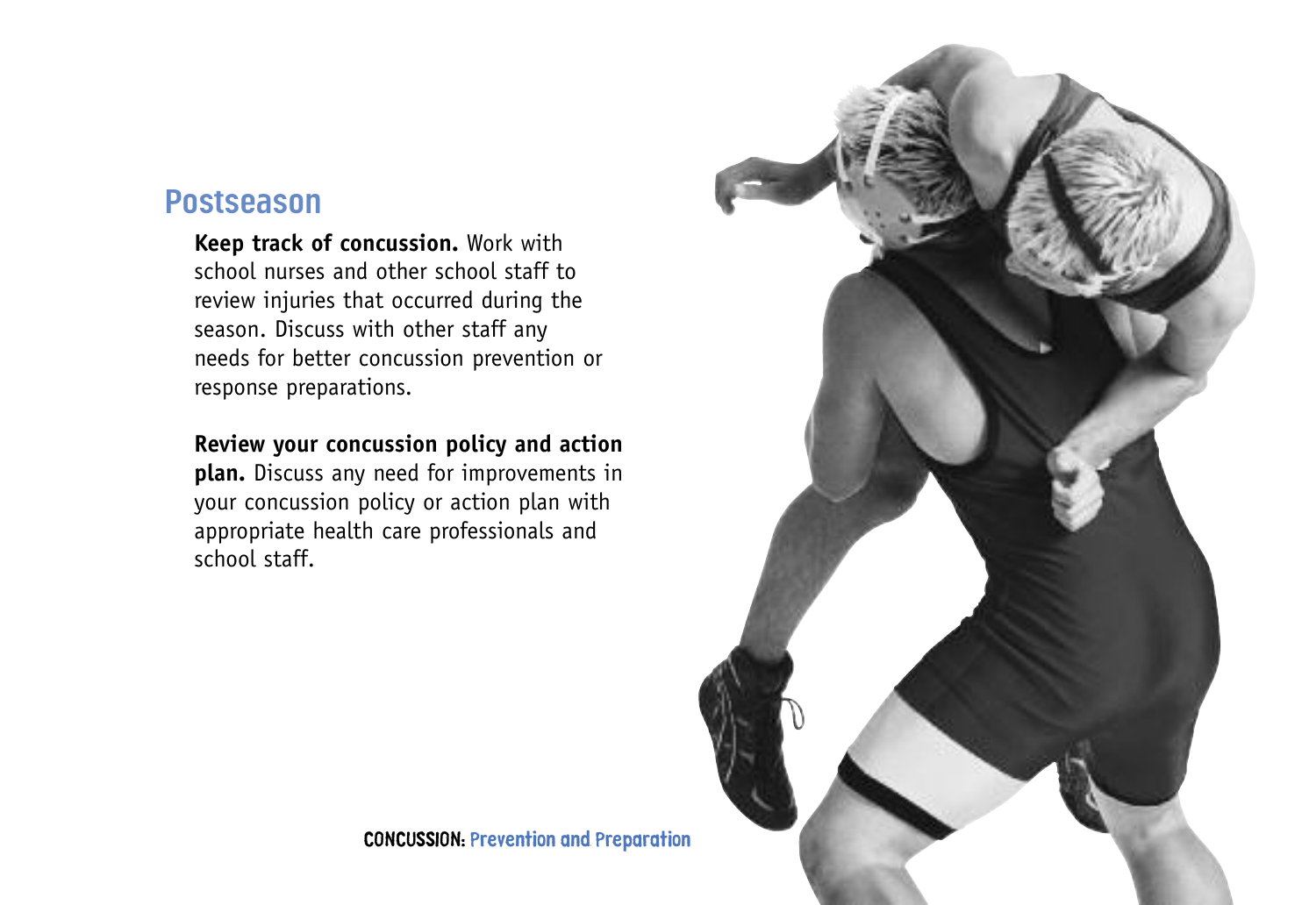## **Communicating Effectively about Concussions**

It's important to raise awareness about concussion throughout the school community and to educate athletes, parents, and others about how to prevent, recognize, and respond to concussions. Enlist the help of other school staff, including school nurses, and pass out the "Heads Up" fact sheets, shows the videos, and/or make presentations to each group.

#### **Talking to Athletes**

Pass out the "Heads Up" fact sheet for athletes and show the videos on concussion found online at: **www.cdc.gov/Concussion/Resources**. Emphasize that you take the issue seriously and that you expect them to do so as well. Devote a regular team meeting to this topic and invite the school nurse or other health care professional to speak to your team. Here are some things you can discuss with your athletes:

• "Every bump, blow, or jolt to the head or body can potentially cause a concussion."

- "Playing injured does not show courage or strength. Do not play through symptoms of concussion. You can increase your chances of having a repeat concussion and more serious long-term problems."
- "Tell coaching staff right away if you receive a bump, blow, or jolt to the head or body and have signs and symptoms of concussion or just don't 'feel right.'"
- "Signs and symptoms of concussion can appear right away or may not be noticed for days or weeks after the injury. Tell your coach if you think you have a concussion or if you think a teammate has one."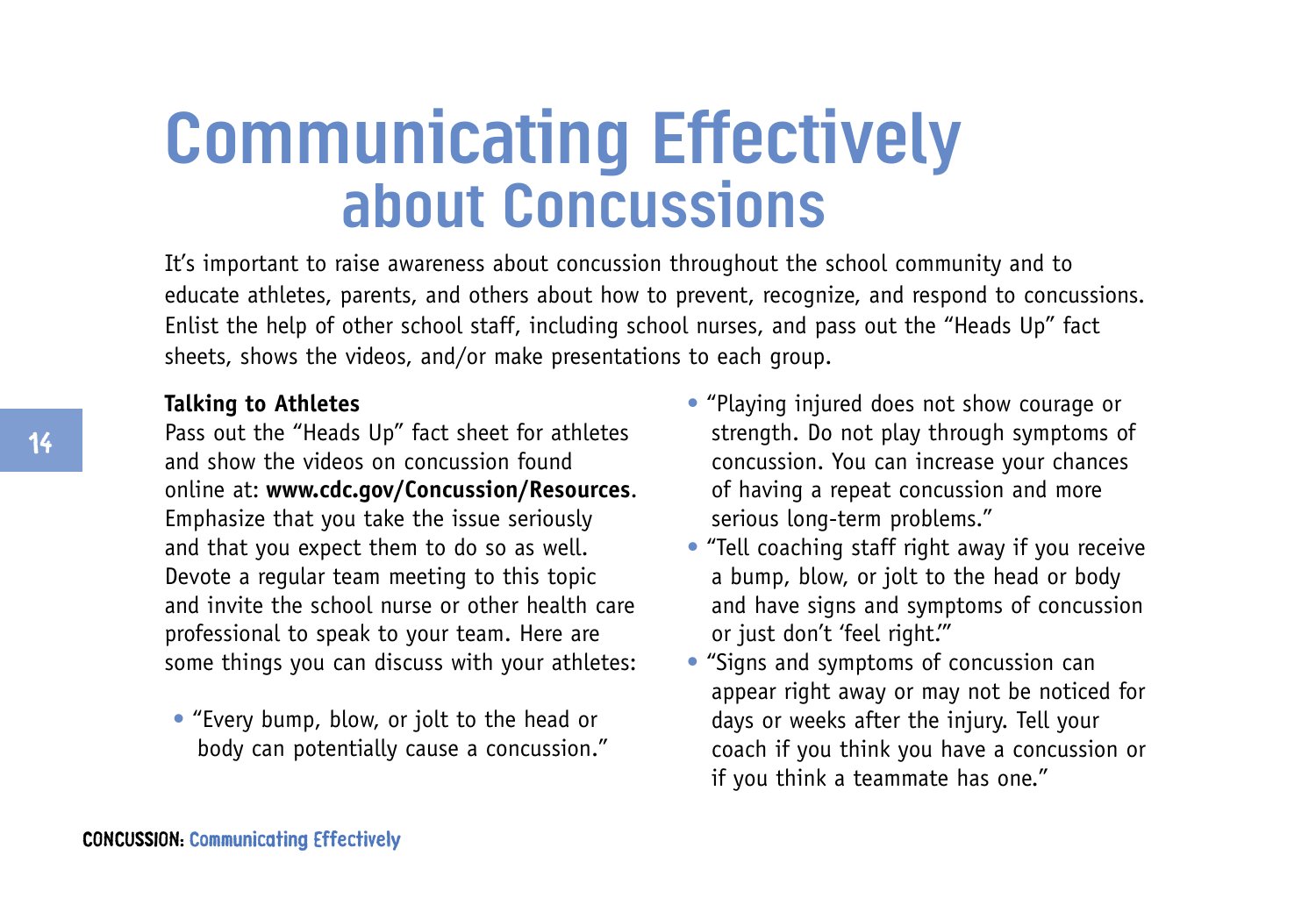

- "You can get a concussion even if you are not 'knocked out.'"
- "Concussions can happen during drills, practices, and games. Injuries that happen during practice should be taken just as seriously as those that happen during competition."
- "Tell your coach if you have *ever* had a concussion."
- "If you think you have a concussion, don't hide it, report it. Take time to recover. It's better to miss one game than the whole season."

#### **Talking with Parents**

Send a copy of the concussion policy and action plan to each athlete's family during the preseason, along with the "Heads Up" fact sheet for parents. Parents should sign the concussion policy statement at the beginning of each sports season and be informed that if an athlete has a concussion s/he will be kept out of play until a health care professional, experienced in evaluating for concussion, says the student is symptom-free and it's OK to return to play. Here are some things you can discuss with your athletes' parents:

- "Your teen's safety is our first priority. Every concussion should be taken seriously."
- "Let your teen know that it's not smart to play injured. Don't let your teen convince you that s/he is 'iust fine."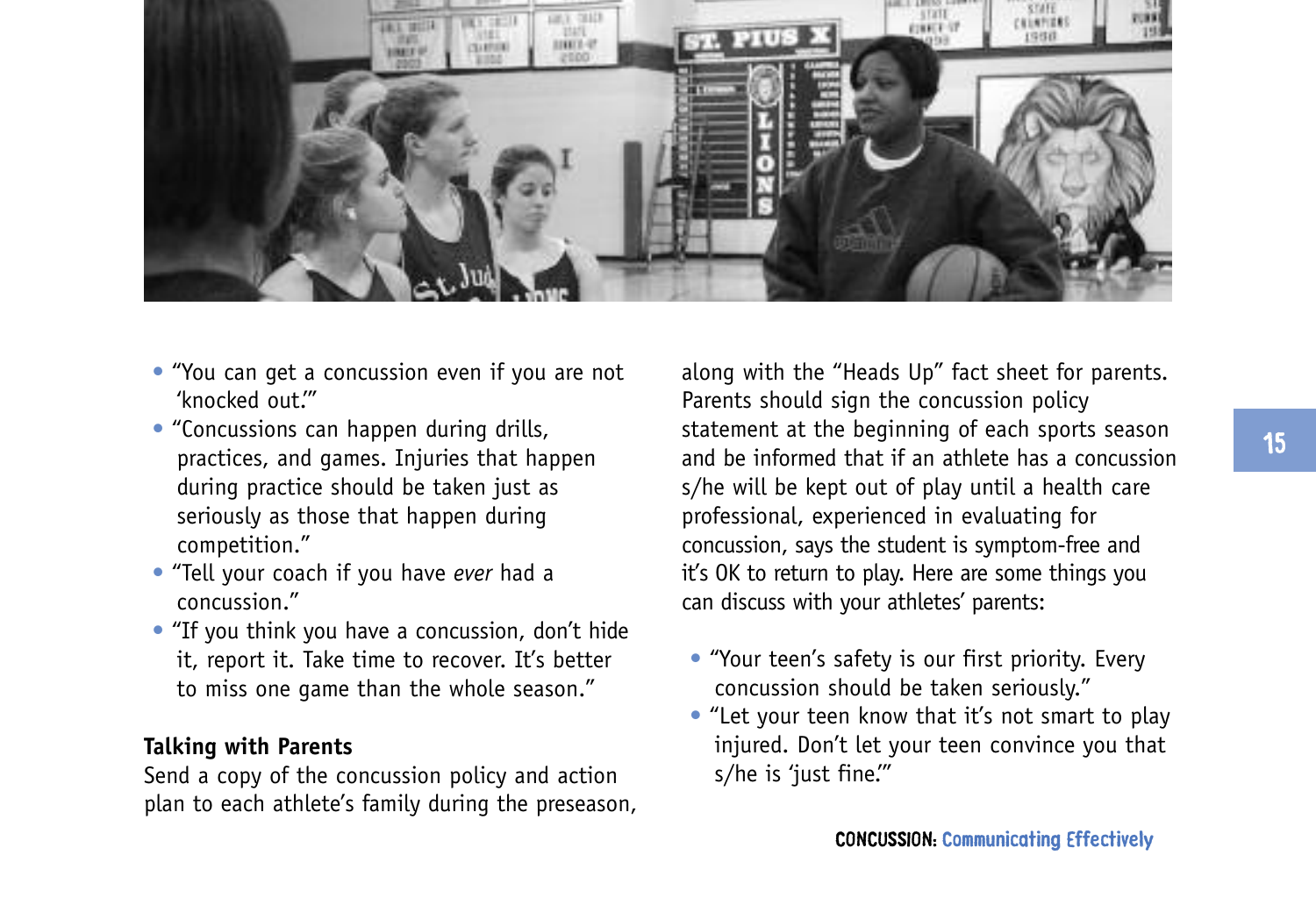

- "We know you care about your teen's health. That is why it is so important that you talk with her/him about the potential dangers of concussion and to how to prevent it."
- "Learn about and watch for any signs and symptoms of concussion if your teen has a bump, blow, or jolt to the head or body. Signs and symptoms can appear right away or may not be noticed for days after the injury."
- "Help look for signs of concussion. Carry the list of symptoms and the action plan with you to practices and games."
- "Alert your teen's coach to any known or suspected concussion. To help prevent the possibility of long-term problems, don't let your teen return to play until a health care professional, experienced in evaluating for concussion, says s/he is symptom-free and it's OK to return to play."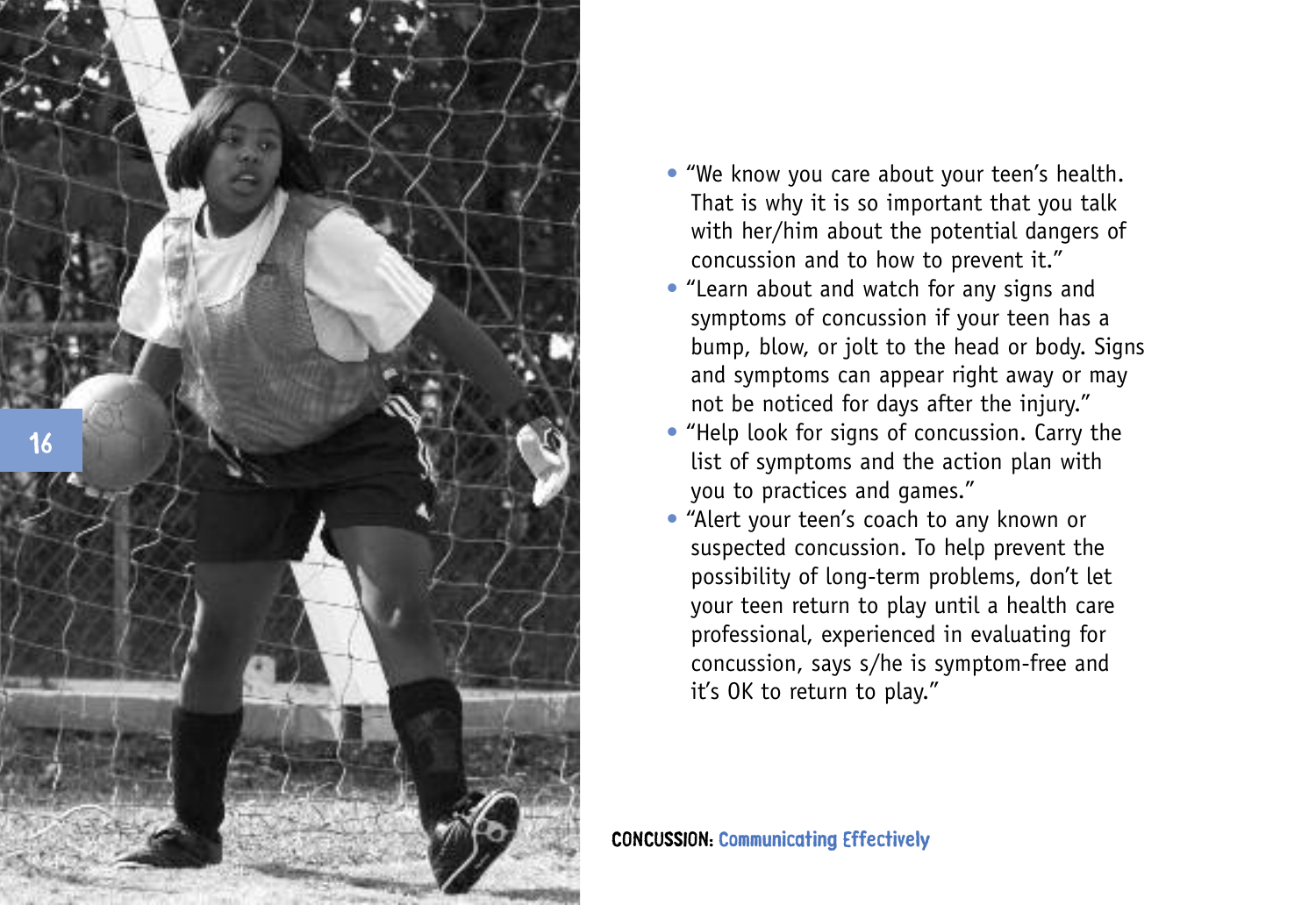#### **Talking with School Staff**

Enlist support from and look for opportunities to meet with your school nurse, principal, athletic director, or other school staff. Explain your concerns, the seriousness of the issue, and the impact that concussions in high school sports can have on an athlete, the team, and the school. Discuss the school or district's concussion policy and action plan and ask for support to implement them. Here are some things you can discuss with school staff:

- "A concussion can happen in any sport or recreational activity. All concussions are serious."
- "School staff, working as a team with health care professionals and parents, are key to preventing, recognizing, and correctly responding to concussions."
- "Keeping students safe and healthy helps enhance the reputation of the school and provides a positive and supportive environment for learning."
- "A monitoring and communication plan should be established among coaches of different sports, so that an athlete does not go from one sport to another with a concussion."
- "It's ideal to have a health care professional available during athletic activities—both practices and competitions."
- "Coaches of all sports should be encouraged to distribute educational materials about concussion to athletes and parents."

**17**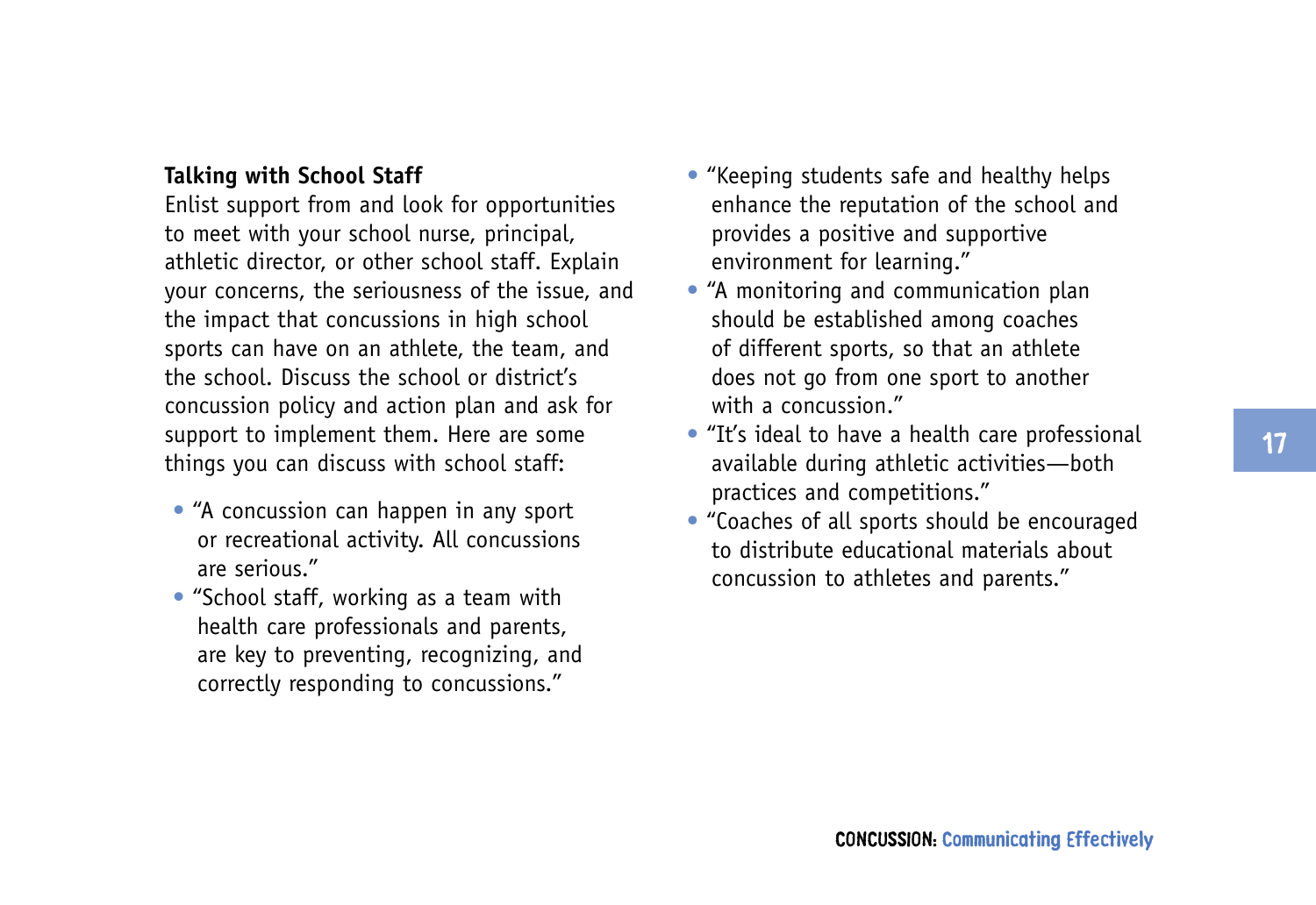## **References**

- 1. Powell JW. Cerebral concussions: causes, effects, and risks in sports. *Journal of Athletic Training 2001*; 36(3):307–311.
- 2. Kushner DS. Mild traumatic brain injury. *Archives of Internal Medicine* 1998; 58:1617–1624.
- 3. Buzzini SR, Guskiewicz KM. Sport-related concussion in the young athlete. *Curr Opin Pediatr* 2006; 18:376–82.
- 4. Langlois JA, Rutland-Brown W, Wald MM. The epidemiology and impact of traumatic brain injury. *J Head Trauma Rehabil* 2006; 21:375–8.
- 5. McCrory P, Johnston K, Meeuwisse W, et al. Summary and agreement of the 2nd International Conference on Concussion in Sport, Prague 2004. *Br J Sports Med* 2005; 39:196–204.
- 6. Centers for Disease Control and Prevention (CDC). Nonfatal Traumatic Brain Injuries from Sports and Recreation Activities—United States, 2001–2005. *Morbidity and Mortality Weekly Reports* 2007; 56(29):733–737.
- 7. Institute of Medicine (US). Is soccer bad for children's heads? Summary of the IOM Workshop on Neuropsychological Consequences of Head Impact in Youth Soccer. Washington (DC): National Academy Press; 2002.
- 8. Centers for Disease Control and Prevention (CDC). Sports-related recurrent brain injuries— United States. *Morbidity and Mortality Weekly Reports* 1997; 46(10):224–227.
- 9. Lovell MR, Collins MW, Iverson GL, Johnson KM, Bradley JP. Grade 1 or "ding" concussions in high school athletes. *The American Journal of Sports Medicine* 2004; 32(1):47–54.
- 10. McCrory P, Meeuwisse W, Johnston K, Dvorak J, Aubry M, Molloy M, Cantu R. Consensus Statement on Concussion in Sport: the 3rd International Conference on Concussion in Sport held in Zurich, November 2008. *Br J Sports Med* 2009; 43(Suppl I):i76–i84.

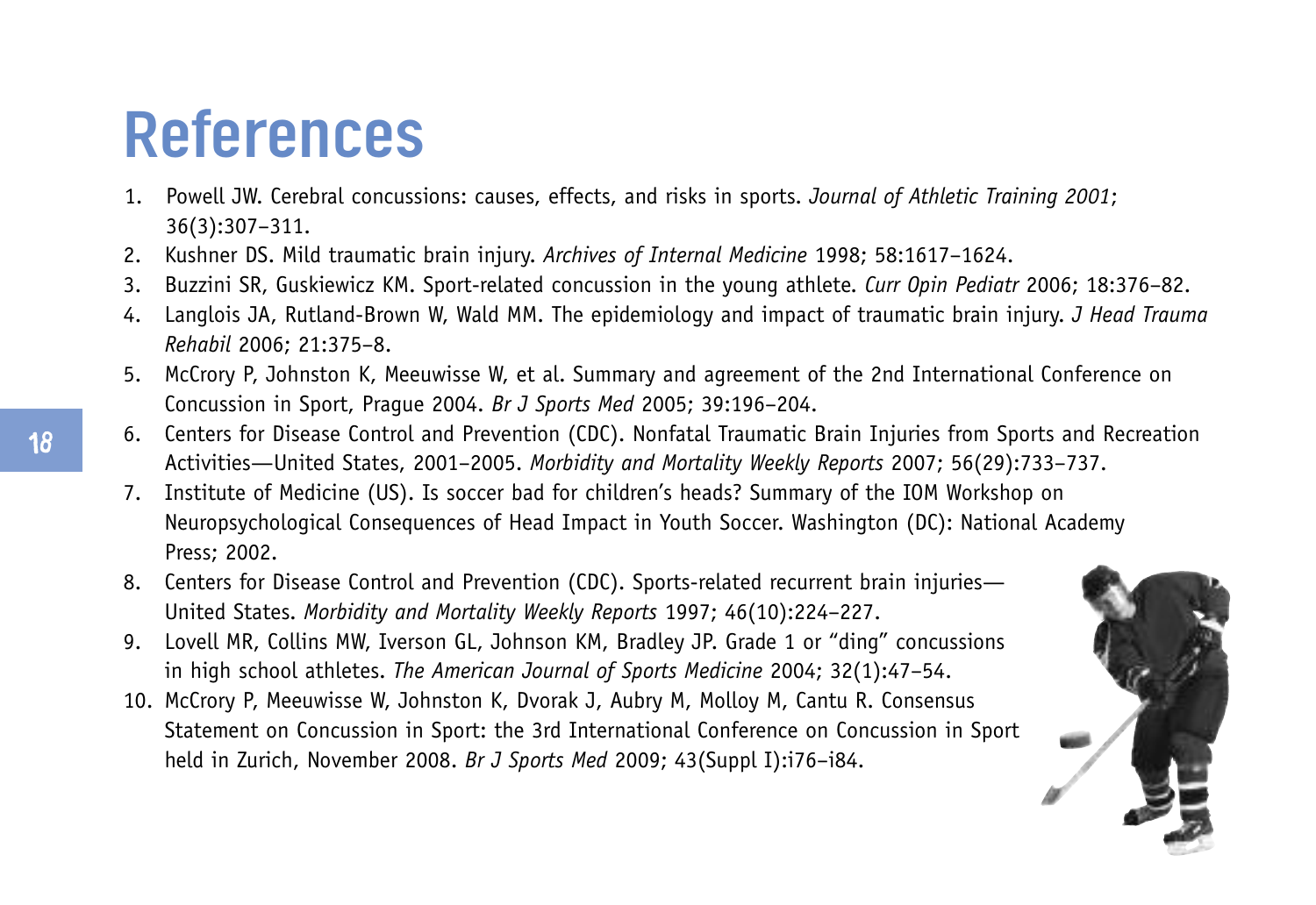#### **Additional Resources**



#### *"Heads Up: Concussion in High School Sports" initiative*

**Resources for high school coaches, administrators, parents, and athletes** Along with this Guide, additional concussion resources for high school coaches, administrators, parents, and athletes, in English and Spanish, including videos, fact sheets, and Podcasts, are available at: **www.cdc.gov/Concussion**.

#### *"Heads Up: Concussion in Youth Sports" initiative*



**Resources for youth sports coaches, administrators, parents, and athletes** Concussion resources for youth sports coaches, administrators, parents, and athletes, in English and Spanish, including fact sheets, videos, e-cards, a clipboard, magnet, poster, and quiz, are available at: **www.cdc.gov/Concussion**.

#### *"Heads Up to Schools: Know Your Concussion ABCs" initiative*



**?**

**Resources for school nurses, administrators, counselors, teachers, parents, and students** Concussion resources for school professionals, parents, and students, in English and Spanish, including a concussion symptom checklist, fact sheets, a magnet, and poster, are available at: **www.cdc.gov/Concussion**.

#### **How Can I Order a Large Number of CDC's Concussion Resources?**

To order bulk quantities of CDC's concussion resources *free-of-charge* and/or to learn how you can get involved to help keep kids and teens safe from concussion, visit **www.cdc.gov/Concussion** or contact CDC by email (**CDC-INFO@cdc.gov**) or toll-free at **1-800-CDC-INFO** (1-800-232-4636).